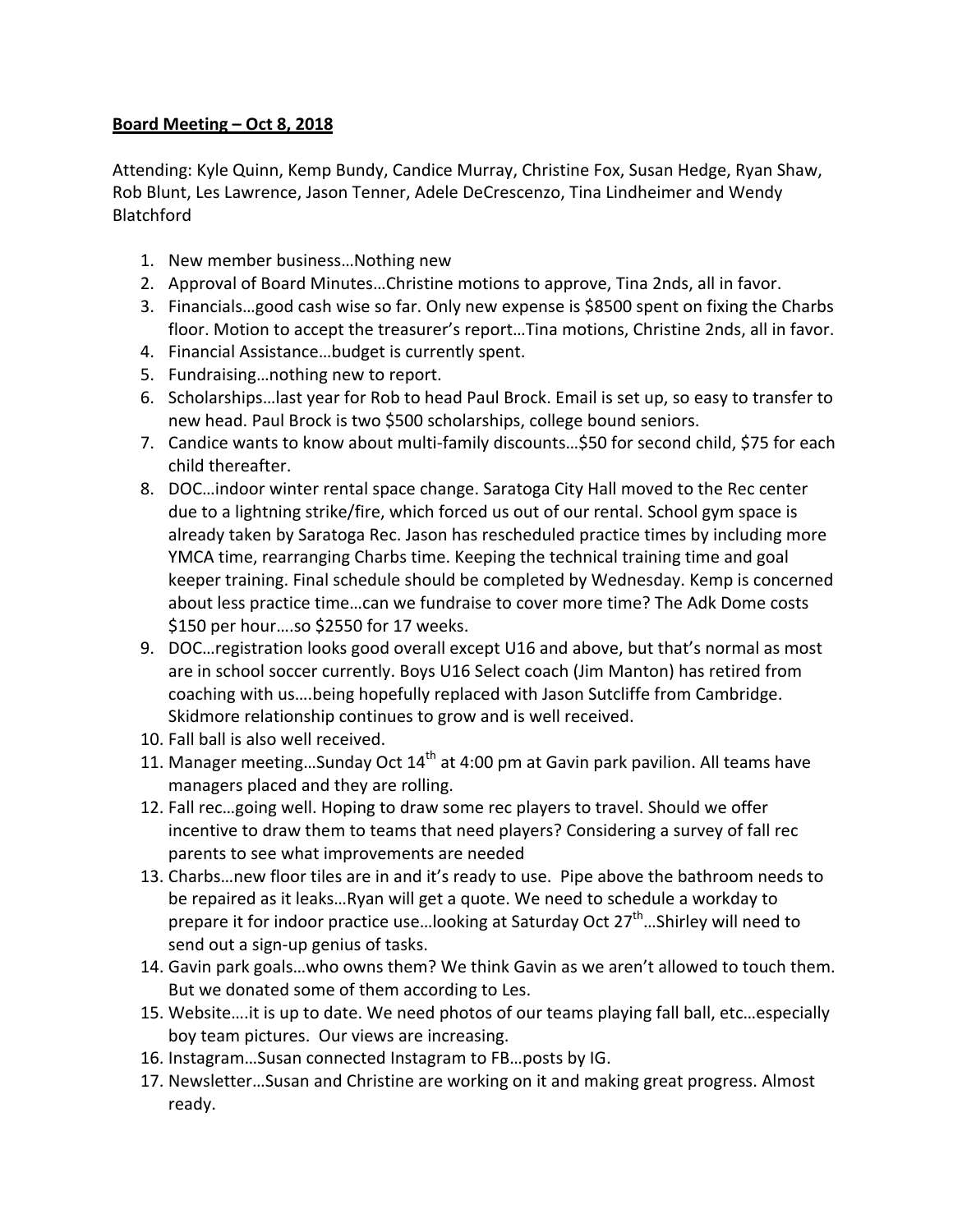- 18. Dine to Donate...November will be at TGI Fridays and run all day. Wendy has set up 7 events running from Nov-May...of which 4 are confirmed. This should easily support the Paul Brock and Miguel Hoyas scholarships. She plans to put together a flyer to put on rec parent soccer cars this month.
- 19. Apparel...Kemp has been investigating a practice shirt with a number on it which can be used as a backup jersey. Gray Nike Dri-fit shirt. Cost thru soccer.com is \$27.59 with number and about \$25 without. Walton's and TSG for quotes...Walton's was high (\$33) and TSG (\$26...but no youth sizes and no Nike logo and no dark gray). Just for practice, not for competition. Potentially official training shirt for next year that adds to fundraiser. Need to market to Club. Tina makes a motion to add training shirt. Wendy seconds. Kemp will contact soccer.com
- 20. Jingle Bell Cup... registration is open and approved by CDYSL and ENY. Two teams are registered, both SWSC teams. SWSC managers have received info to contact Wendy when they need a voucher code. 25 teams on Saturday and 25 on Sunday. Wendy has a contact list to invite teams to compete. Please advertise to your soccer contacts. It's early and ENY has sent out one email and will send out two more. Wendy estimates we'll save \$300 in ref fees per day from our original proposal information.
- 21. May Day Classic... Tina and Wendy have been reevaluating field usage. There are 11 fields not used on Saturday and several on Sunday. Tournament is not ranked on GotSoccer. Contact with GotSoccer indicates we must have 50-minute games to get points, play 75% of the teams in bracket (or division??)...not certain if there are other issues to correct as GotSoccer hasn't responded to support tickets. They are proposing four 50-minute games for U12+...no change to U8/10 games... but we can't have 5 games to make it work. U12 will get most benefit going from 175 to potentially 200 minutes of play... U14 game minutes remain the same....U18/19 decreases by 10 minutes of play but registration cost is cut. We won't have to play at Golden Goal....we can keep the same number of teams we serviced last year and now have the majority of play at Gavin Park with a few U18/19 games in Malta. Price has dropped for U16 and U18 because it won't be a college showcase. The changes will be: If 4 teams are in bracket, they play all other teams in the bracket and  $4^{th}$  game would be–  $1^{st}$  in bracket A plays  $1^{st}$  in bracket B, etc. If 6 teams are in bracket, a team will play 4 of 5 remaining teams...all points to determine champion. Must have constant games running on fields when shootouts happen for U14 and under so we need a total of 6 goals on fields 4 and 8...do we have enough?. We'll squeeze in U16 girls and boys at Gavin. Tina has created a master field schedule. U8 would now be done at 11 on Saturday so the A/B fields would then become a U16/19 sized field called field 10 so U16+ can play that space. But must move goals and have pre-lined....they need help on this. On Sunday fields F2-4 would be relined to create a U16+ sized field called field 11. Two divisions for boys and girls at Gavin for U16 – 4 teams per division. For U19 they are only aiming for one boy and one girl division...4 teams each but could accept 5 teams and have them play the other 4 teams. It's a SAT day, so U16+ would begin in afternoon. Can also use Malta fields on Sunday if needed. Must stop at 1:25 pm for CDYSL refs going to games. Think we can add  $10 - 12$  teams. We've not used Gavin fields to maximum potential. This format will. Need to submit paperwork to CDYSL. Malta fields are \$40/hour and have two